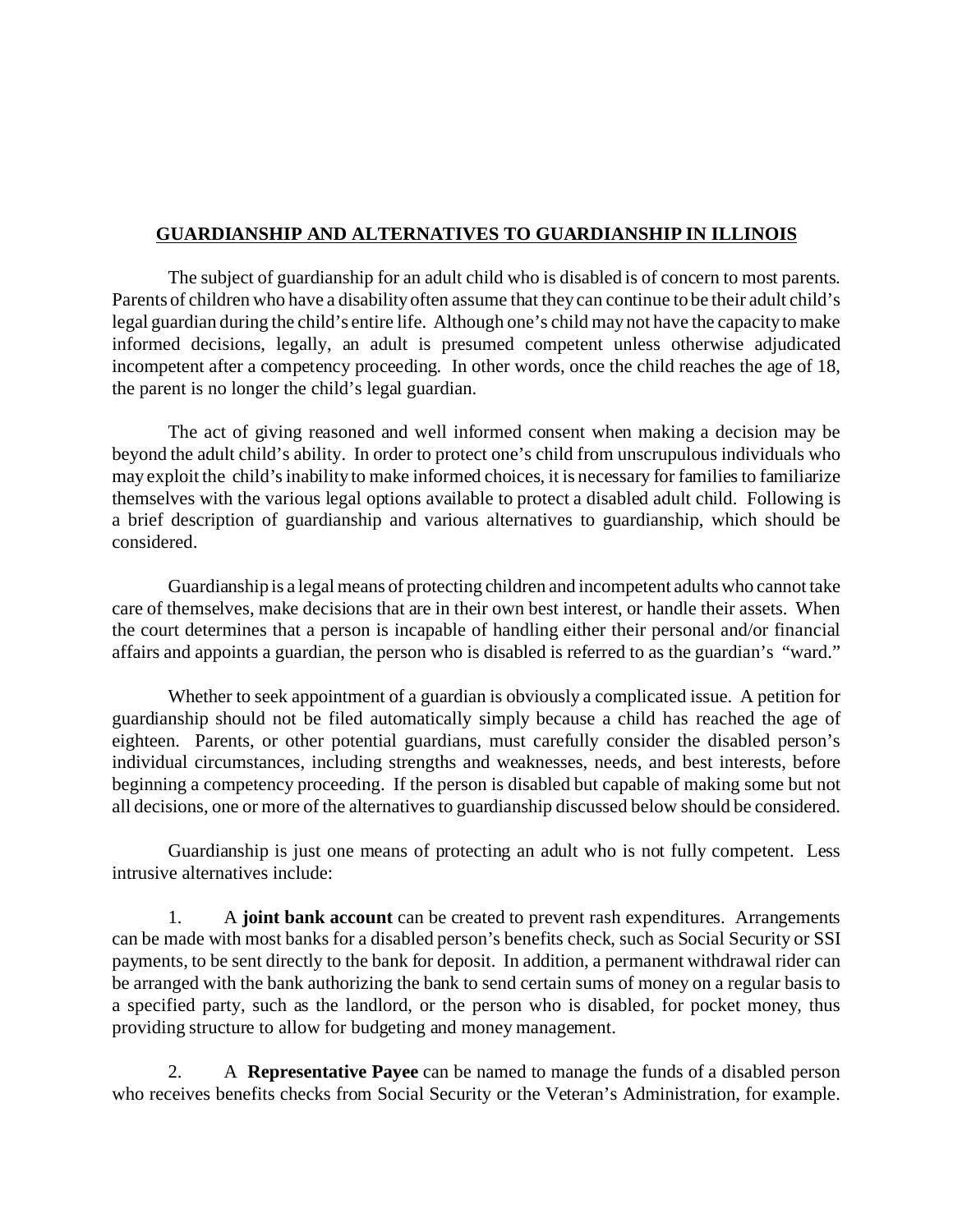Benefits checks are sent to the representative payee who manages the funds and spends them for the benefit of the individual with the disability. The representative payee has authority only over income from the particular check(s) for which s/he is payee. The person who is disabled would still make *personal* decisions.

3. A **Durable Power of Attorney for Property** is useful for persons who are mildly or moderately incapacitated and capable of choosing another person to handle their money. The power of attorney (P.O.A.) is a legal document that grants one person the legal authority to handle the financial affairs of another. If executed before incapacity, a "durable" P.O.A. continues the authority in the event the individual becomes disabled or incapacitated. There are both drawbacks as well as advantages to use of a P.O.A. The incapacitated person still has the legal authority to make decisions. For example, they can commit to a contract which is not in their best interest and can be held to that contract. Also the person can withdraw the P.O.A. at anytime and can remove the agent verbally or by the physical act of destroying the P.O.A. A person with a history of mental illness may, therefore, remove his/her agent at a time when an agent is most needed.

4. A **Durable Power of Attorney forHealthCare** should be considered for individuals who are presently capable of making decisions about their health care, but wish to anticipate possible future incompetency. A Durable Power of Attorney for Health Care is a legal document that enables a competent individual (the "Principal") to designate a health care agent to make health care decisions should the individual become incompetent to make them or need assistance in making or voicing such decisions. The health care agent is authorized to make all health care decisions, including decisions about life-sustaining treatment. In many ways, designating an agent to make such decisions eliminates the need for a guardian of the person. The P.O.A. for Health Care must be a written document, signed by the Principal who must be age 18 or older, and properly witnessed. The Principal may revoke the P.O.A. at any time and in any manner that demonstrates specific intent to terminate the power. The P.O.A. for Health Care goes into effect at the time the power is signed, continues until the death of the principal and under some circumstances thereafter, unless the P.O.A. expressly provides for a limitation on the beginning date or duration.

5. The**MentalHealthTreatmentPreference Declaration Act** is useful for individuals with a history of mental illness. The Act authorizes an adult, 18 years or older, or a legally emancipated minor (the "Principal"), to execute a **Declaration** in order to provide instructions about mental health treatment if, in the future, the person is not able to make those decisions. The instructions can include whether the Principal agrees, or refuses, to have psychotropic medication, electroconvulsive treatment, or admission to a mental health facility used in his or her treatment. The Principal can designate an "attorney-in-fact" to either make mental health treatment decisions on his or her behalf, and/or make sure the treatment instructions in the Declaration are followed. The "attorney-in-fact" need not be a lawyer. The Declaration must be in writing, signed by the Principal, and by two witnesses. The Declaration cannot be canceled unless: (1) the Principal makes a written statement that s/he is canceling the Declaration; (2) the statement is signed by a Doctor; and (3) the statement is given to the person's attending Physician. The Declaration becomes *effective* if the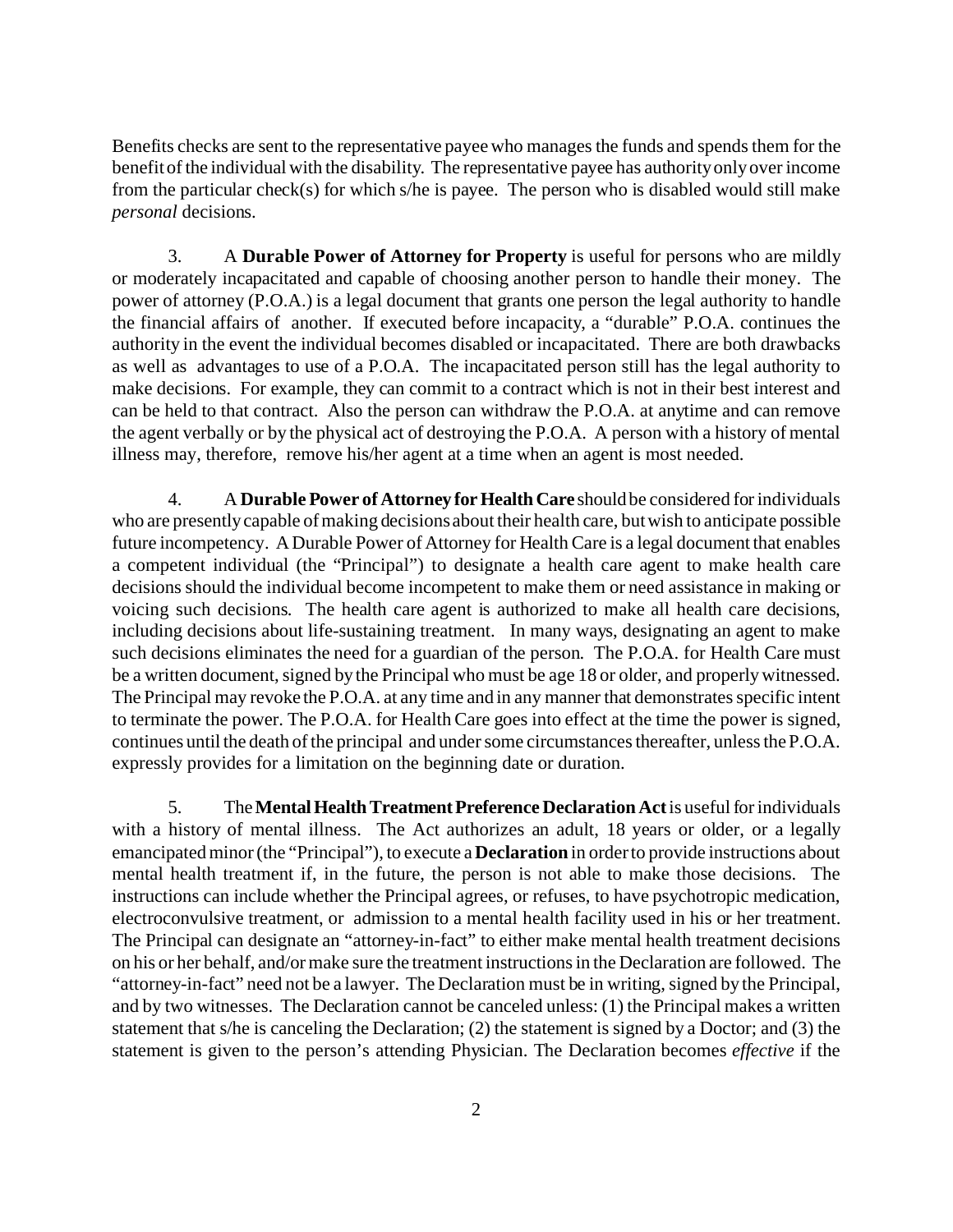Principal is found incapable of making his/her own mental health treatment decisions by two doctors or by a judge. Doctors and other health care providers must follow the instructions in the Declaration, except in cases of emergency or unless other treatment is ordered by a Court. The Declaration remains in effect until the Principal is found capable of making his or her own treatment decisions after evaluation by a physician, and upon agreement by both the physician and Principal. A Declaration can, however, expressly limit the time frame during which the Declaration remains in effect, even if the Principal is still found incapable of making his or her own treatment decisions.

6. If no guardianship is in effect, the **Health Care Surrogate Act** authorizes an adult with decisional capacity, or a surrogate decision maker as defined, to decide whether to forgo lifesustaining, or any other form of medical treatment. A **surrogate decision maker** is authorized to make medical treatment decisions or to end life-sustaining treatment under certain conditions on behalf of patients lacking decisional capacity and without judicial involvement of any kind. If a guardianship is in effect, however, some jurisdictions do require court notification and/or permission to make these decisions despite the Act. Further, the Illinois Living Will Act authorizes an adult or an emancipated minor, of sound mind to execute a document directing that if s/he is suffering from a terminal condition, then death delaying procedures shall not be used to prolong his/her life.

 7. **Trusts** may be an appropriate alternative to appointment of a Guardian in some circumstances. A trust is a legal plan for placing funds and other assets in the control of a trustee for the benefit of an individual with a disability. Creating a trust will be less expensive than a guardianship, in that no bond is required; it will keep the courts, and their associated costs, out of one's life (in most cases permission of a court is not needed to make disbursements from the trust or to make investments); and, it protects the beneficiary's assets without requiring that a disabled person be declared incompetent by a court. A trust may also make it possible for the beneficiary to receive the advantage of extra income without losing valuable state and federal benefits. Trusts for the benefit of a person who is disabled should be established with the help of a lawyer experienced in wills and trusts and familiar with the law relating to government disability benefits. A trust set up without regard to the eligibility laws may disqualify a person who is disabled from SSI, Medicaid, and other important benefits.

8. **Guardianship** is an option for persons who, because of mental illness, developmental disability, or physical disability, lack sufficient understanding or capacity to make or communicate responsible decisions concerning their care, and/or are unable to manage their financial affairs. Guardianships are supervised by the Court.

a. A **Guardian of the Person** is responsible for monitoring the care of the ward. The guardian need not use his/her own money for the ward's expenses, provide daily supervision of the ward, or even live with the ward. However, the guardian must attempt to ensure that the ward is receiving proper care and supervision, and the guardian is responsible for decisions regarding most medical care, education, and vocational issues. For highly unusual decisions which were not anticipated at the time of the original guardianship hearing, the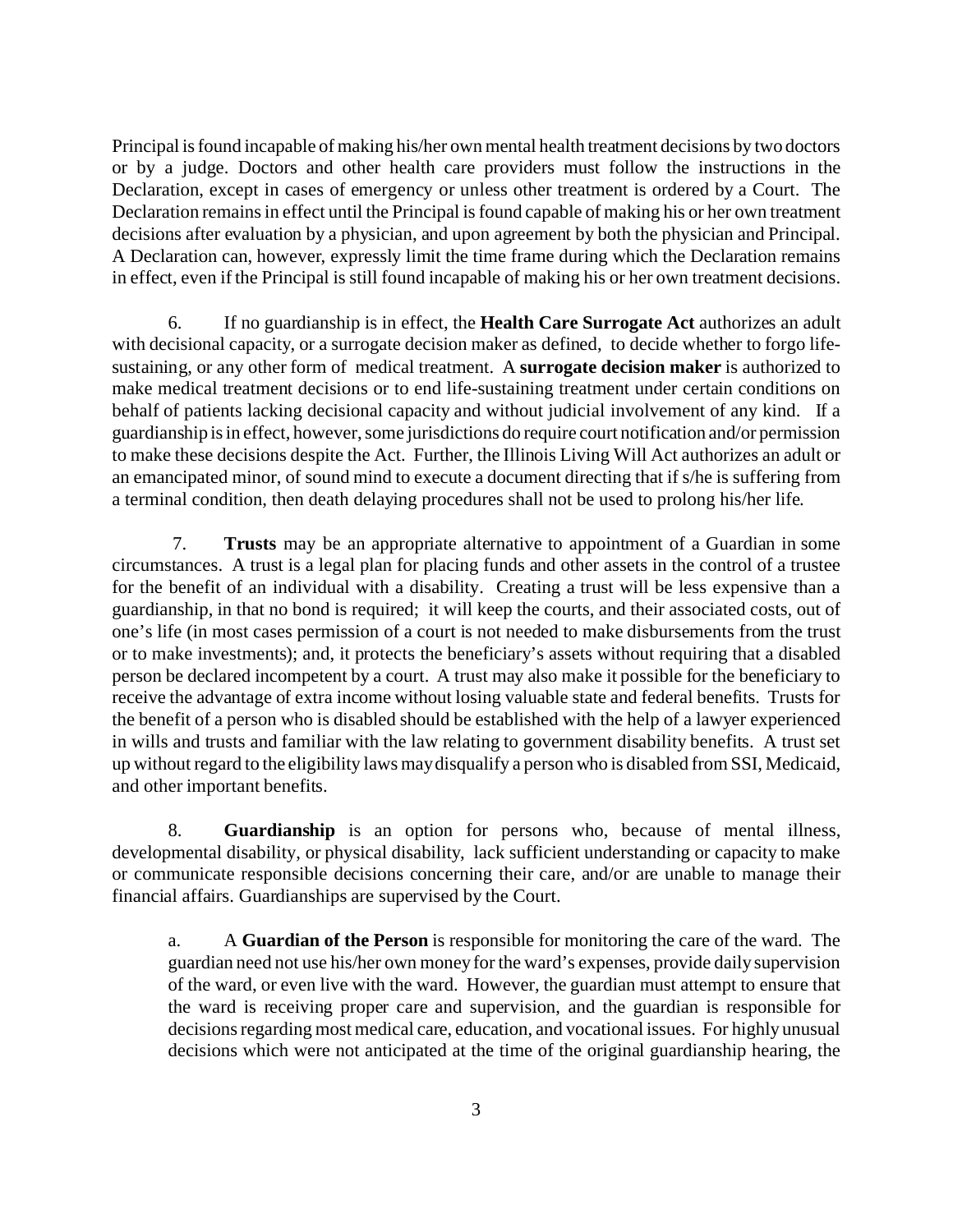guardian ask the court for instructions. Decisions involving intrusive forms of treatment, such as administration of antipsychotic medication, sterilization, and the withdrawal of lifeprolonging treatment, must be made by the court. Generally, the guardian will be required to report annually on the status of the ward.

b. A **Guardian of the Estate** should be considered for persons with disabilities who are unable to manage their finances, and who have income from sources other than benefit checks, or have other assets and/or property. Appointment of a Guardian of the Estate is not required by law unless the value of the Ward's assets exceed \$10,000. In some circumstances, however, a Guardian of the Estate may be appointed even if the value of ward's assets is less than \$10,000. Government benefits payments are generally not considered income/assets for this purpose. The guardian is responsible for handling the ward's financial resources but is not personally financially responsible for the ward from his or her own resources. The guardian must file an annual accounting of the ward's funds with the court.

c. A Guardianship **may be limited** to certain areas of decision making, such as decisions about medical treatment, or the guardian may be granted narrowly defined authority over certain issues such as the ward's finances, in order to allow the ward to continue making his/her own decisions in all other areas. The benefit of a limited guardianship is that the specific duties and responsibilities of the guardian can be tailored to fit the ward's special needs in the least restrictive manner. Further, under a limited guardianship, the ward has not been declared incompetent.

## **SUMMARY OF THE LEGAL PROCESS FOR APPOINTMENT OF A GUARDIAN**

- 1. A **Petition** has to be filed with the court in the county where the person with a disability resides. If the person is a non-resident of Illinois, the petition can be filed in the county where the person owns property.
- 2. The petition can be filed by the disabled person, or any other responsible person. The petitioner need not be the person who will act as guardian, however, a person willing to be appointed the guardian must be named in the petition. The proposed guardian must be 18 years of age, a resident of the United States, and cannot be a convicted felon. A public agency, or a not-for-profit agency, can be appointed guardian unless that agency is providing residential care to the ward. One person or agency can be appointed guardian of the person, and another guardian of the estate. A parent can designate whom they choose as successor guardian, but that person must be appointed by the court. If the disabled individual feels his/her guardian is not doing a good job, s/he can petition the court for the guardian's removal.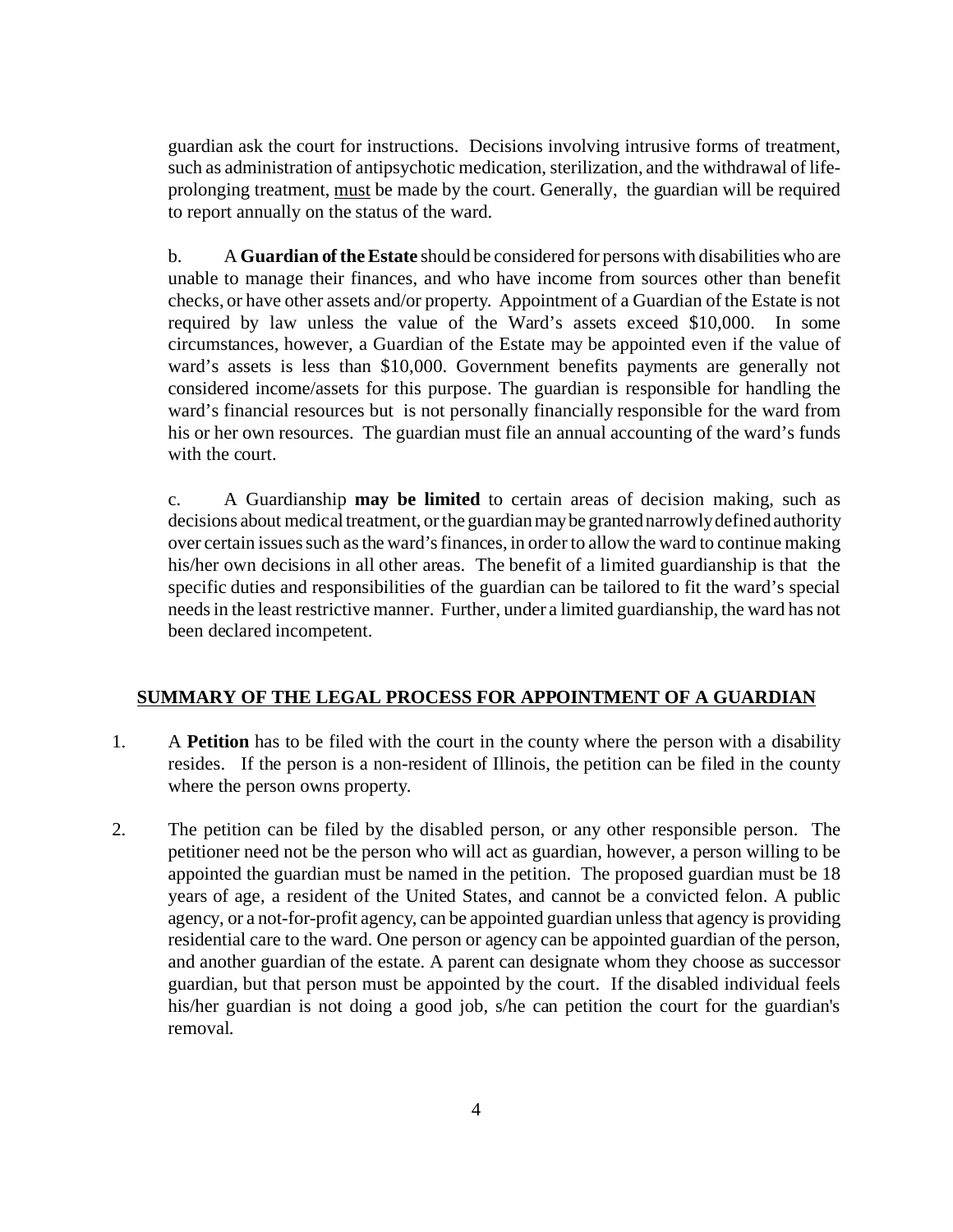- 3. The person who is disabled ("respondent"), must be served with a **summons,** a copy of the petition, and a notice explaining the respondent's legal rights in the proceeding.
- 4. Close relatives of the respondent must receive **notice** of the filing of the petition, and of the hearing date, so that they have an opportunity to object. Once a petition is filed, it cannot be dismissed without a court order.
- 5. A **medical report** completed by a licensed physician who has seen the respondent within 3 months of the date petition is filed must be presented to the court. The physician must state an opinion regarding the necessity, and the appropriate scope of, the guardianship.
- 6. When the petition is filed, a hearing date is set and a **guardian ad litem** ("GAL") may be appointed. The GAL is responsible for protecting the respondent from being subjected to a guardianship unless s/he really wants it, or needs it. The GAL is entitled to compensation at reasonable rate for attorneys in the area. The GAL visits the respondent, consults with specialists as needed, advises the respondent regarding the right to be represented by counsel, and makes a recommendation to the court as to his or her observations and opinion regarding the need for a guardian.
- 7. A petitioner can ask the court to **waive appointment of a GAL** if the respondent is severely disabled, has no estate, and the need for guardianship is obvious. Waiver of a GAL's appointment eliminates the associated fees and costs which can double the total cost of the guardianship proceeding.
- 8. A **temporary guardian** may be appointed in an emergency situation when certain decisions must be made immediately. The judge must be convinced that a temporary guardianship is necessary for the immediate welfare and protection of the respondent. A petition for guardianship must have already been filed, or must be filed at the same time, as a petition for temporary guardianship. A temporary guardian is appointed for a maximum of 60 days.
- 9. A **hearing** will be held, and the judge will weigh the evidence regarding the need for a guardianship. The judge may appoint an attorney to represent the respondent in some cases, and will always appoint an attorney if the respondent requests one, or if the respondent disagrees with the recommendation of the GAL. The respondent can request a 6 person jury, and can testify and cross examine witnesses. The respondent or the GAL can ask for independent experts to look into the respondent's background.
- 10. If the court finds that the respondent completely lacks the capacity to make or communicate responsible decisions concerning his or her care, and/or is unable to manage his/her financial affairs, the court will appoint a **plenary guardian** for the respondent's person, estate or both. The guardian has full decision making authority but must seek court approval on major